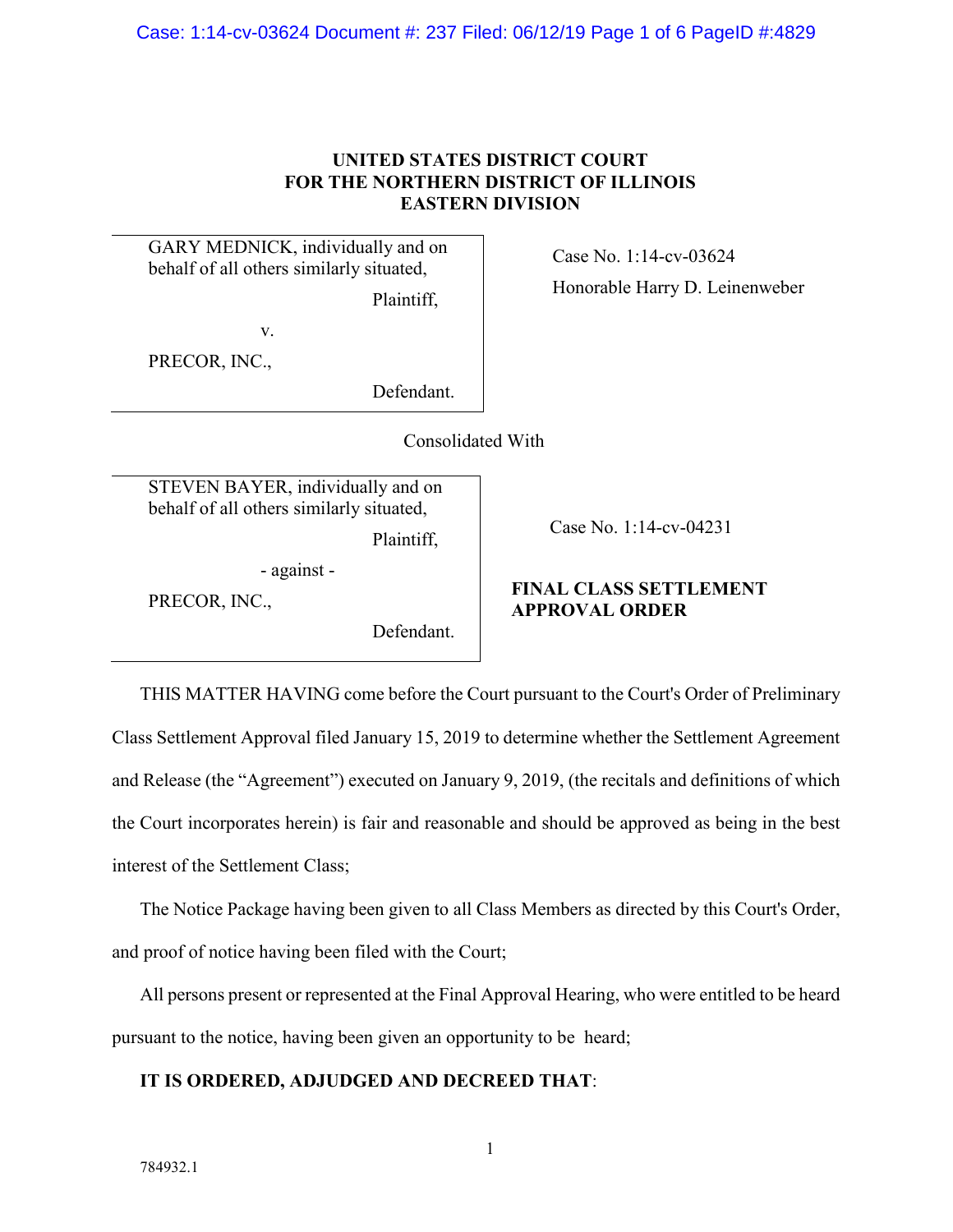1. The Court, for purposes of this Final Order (''Order"), adopts and incorporates the terns and conditions set forth in the Settlement Agreement filed with this Court on January 10, 2019. Throughout this Order, the capitalized words are given the same meaning ascribed in the Settlement Agreement.

2. This Court has jurisdiction over the subject matter of this Lawsuit and over all

parties thereto including all Class Members.

3. This Court hereby certifies the Class consisting of:

"All individual consumers who purchased new, from Precor or an authorized retailer<sup>[1](#page-1-0)</sup> of Precor in the United States, one or more of the Treadmills. For consumers in California, Illinois, Missouri, New Jersey or New York, the Treadmill must have been purchased between May 16, 2010 and the date of this Agreement. For consumers in the remaining 45 states, the Treadmill must have been purchased in the four years prior to the date of this Agreement. The Settlement Class excludes Precor and its employees, class counsel, judges who presided over the case, and their family members, who purchased from Precor or an authorized retailer.<sup>[2](#page-1-1)</sup> The Settlement Class also excludes retailers or others who purchased a Treadmill for resale, and all individual consumers who purchased a Treadmill that included, at the time of sale, an Advisory Notice (defined herein)."

4. Plaintiffs Gary Mednick and Steven Bayer ("Plaintiffs") acted fairly and adequately

to protect the interests of the Settlement Class and are hereby confirmed as Class Representatives for the Settlement Class. The Court approves payment to Plaintiffs for their service as Class Representatives in the sum of \$10,000 each, for a total of \$20,000. The payment of the Class Representative Awards shall be made in accordance with the terms of the Agreement.

5. Lite DePalma Greenberg, LLC, Siprut PC, have shown that they are qualified to conduct the pending litigation and represent Plaintiffs and the Settlement Class and are therefore confirmed as the sole Class Counsel. Pursuant to the terms of the Agreement, and the authorities,

<span id="page-1-0"></span> $<sup>1</sup>$  Authorized retailers of Precor specifically excludes, without limitation, auction websites such</sup> as eBay or Craigslist. Precor provided the Settlement Administrator with a list of authorized retailers.

<span id="page-1-1"></span><sup>2</sup> See footnote number 1.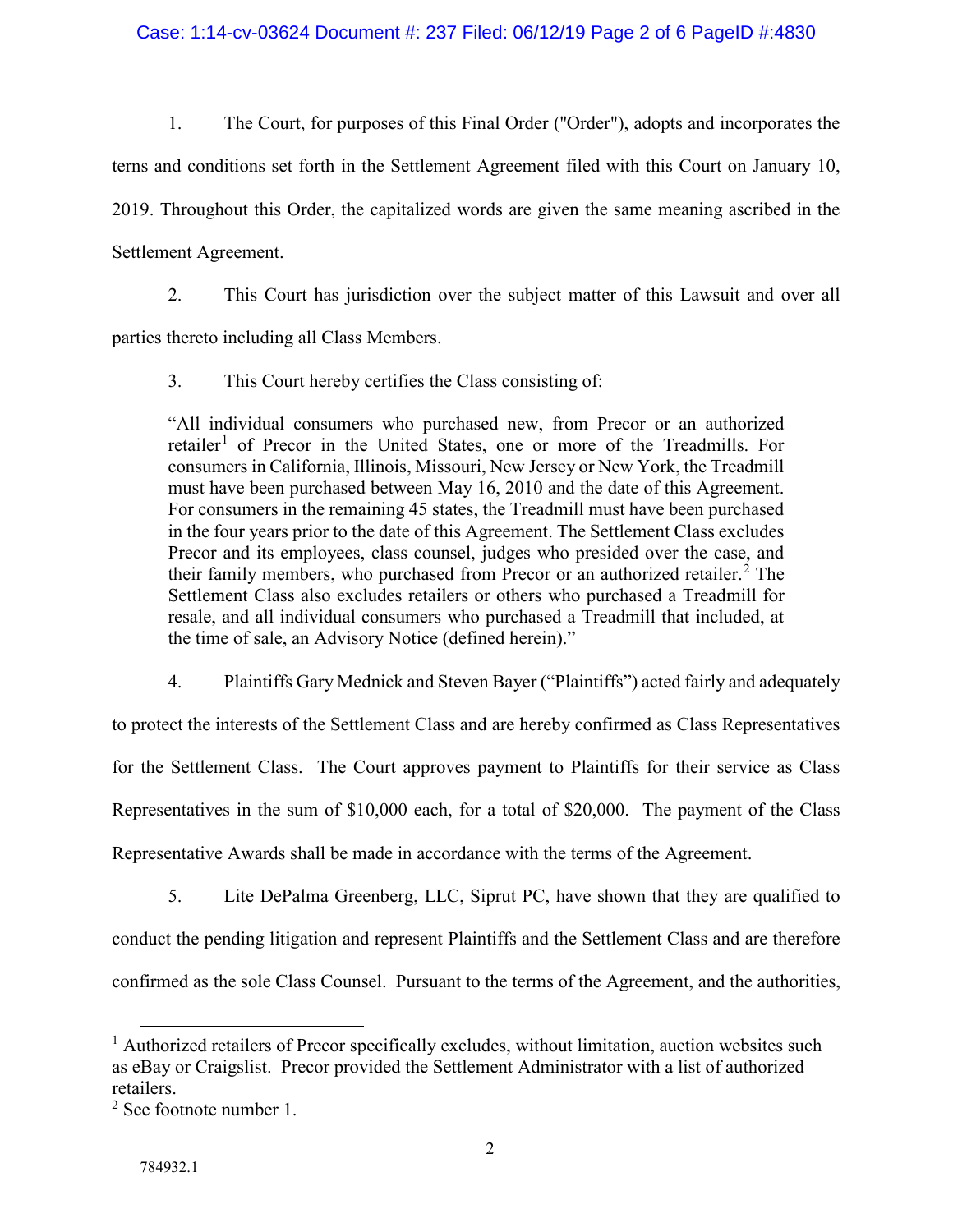#### Case: 1:14-cv-03624 Document #: 237 Filed: 06/12/19 Page 3 of 6 PageID #:4831

evidence, and argument set forth in Class Counsel's application, an award of attorneys' fees and expenses in the amount of \$1,200,000 as final payment for and in complete satisfaction of any and all Attorneys' Fees and Expenses incurred by and/or owed to Class Counsel is hereby granted. The Court finds that Class Counsel's request falls within the range of reasonableness and that the result achieved justifies the award. The payment of fees and expenses to Class Counsel shall be made in accordance with the terms of the Agreement.

6. Plaintiffs and Class Members are bound by this Order and by the Agreement, including the Released Claims provided for in paragraph 5 of the Agreement.

7. The Court hereby approves the Settlement set forth in the Agreement and finds that the Settlement is, in all respects, fair, just, reasonable and adequate to the Settlement Class.

8. The Settlement shall be implemented and consummated in accordance with the definitions and terms of the Agreement.

9. All Released Claims shall be merged into the final order, except for the Attorneys' Fees and Expenses owed to Class Counsel and the Class Representative Awards to Plaintiffs pursuant to the Agreement, and Plaintiffs, the Class Members and the Releasing Parties (and all persons acting or purporting to act on their behalf) are permanently barred and enjoined from instituting, commencing, asserting or continuing any of the Released Claims either directly, representatively or in another other capacity or derivatively, against the Released Parties in this or any other jurisdiction.

10. In addition, and as provided in the Agreement, Plaintiffs waive, without limitations, any currently unknown claims they may have had against Precor. Plaintiffs may hereafter discover facts in addition to or different from those which they now know or believe to be true with respect to the subject matter of the Released Claims, or may sustain or have sustained losses or damages

3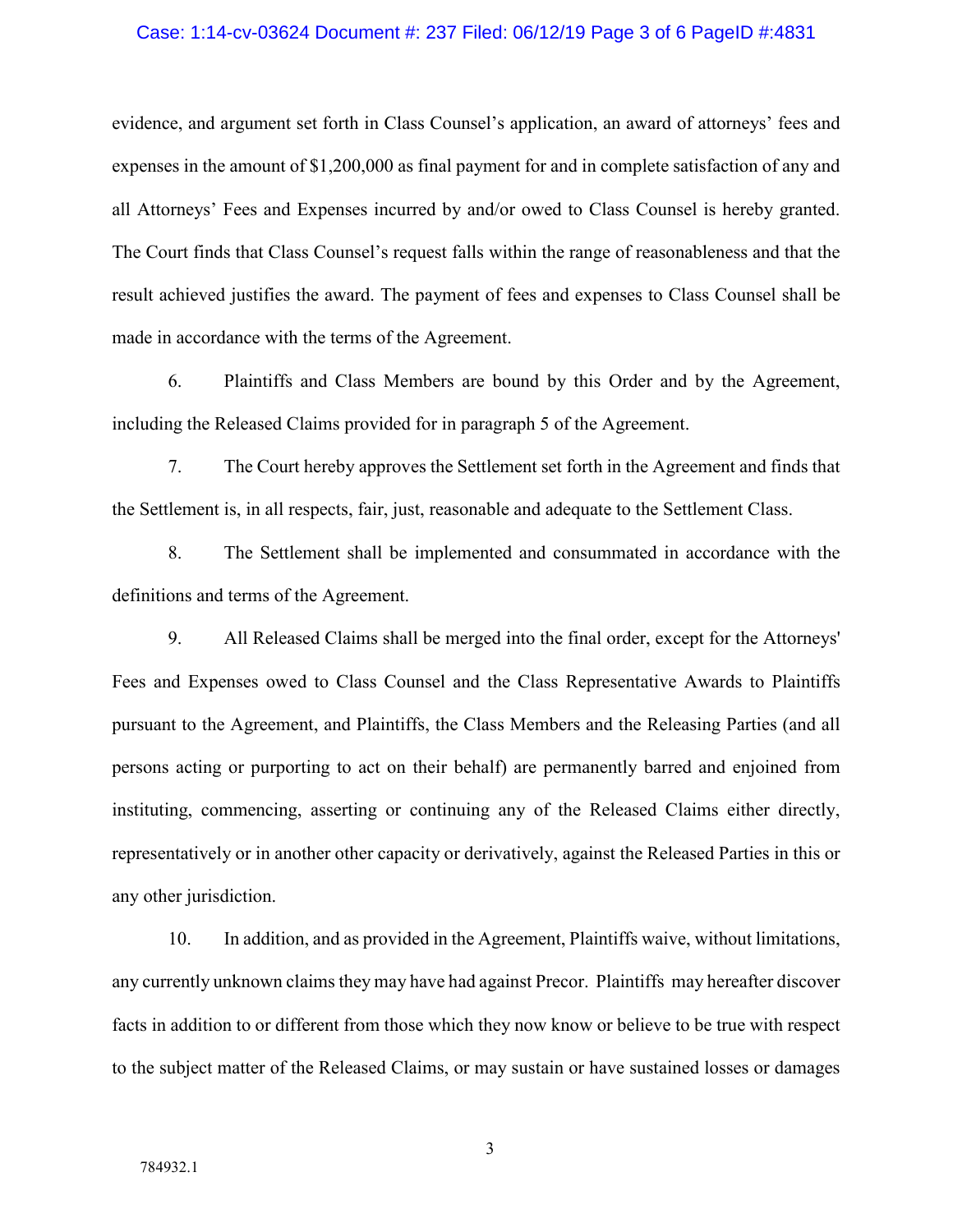#### Case: 1:14-cv-03624 Document #: 237 Filed: 06/12/19 Page 4 of 6 PageID #:4832

which are presently unknown, but Plaintiffs do, upon the Effective Date, fully, finally, and forever settle and release any and all Released Claims including, but not limited to, Released Claims known or unknown, suspected or unsuspected, contingent or non-contingent, whether or not concealed or hidden, which now exist, or heretofore have existed upon any theory of law or equity now existing or coming into existence in the future, including conduct which is negligent, intentional, with or without malice, or breach of any duty, law or rule, without regard to the subsequent discovery or existence of such different or additional facts. With respect to the Released Claims, including any unknown claims, Plaintiffs shall be deemed to have waived and relinquished, to the fullest extent permitted by law, the provision, rights, and benefits of Section 1542 of the California Civil Code, which provides:

## A GENERAL RELEASE DOES NOT EXTEND TO THE CLAIMS WHICH THE CREDITOR DOES NOT KNOW OR SUSPECT TO EXIST IN HIS FAVOR AT THE TIME OF EXECUTING THE RELEASE, WHICH IF KNOWN BY HIM MUST HAVE MATERIALLY AFFECTED HIS SETTLEMENT WITH THE DEBTOR.

11. Plaintiffs, Class Members and the Releasing Parties shall be deemed conclusively to have released and extinguished the Released Claims against Precor and the Released Parties as of the Effective Date as set forth in the Agreement.

12. Neither the Agreement, nor the fact that a settlement has been reached in this Lawsuit, shall constitute any admission by Precor, nor is this Order a finding of the validity of any claims in the Lawsuit. Furthermore, neither the Agreement, nor the fact that a settlement has been reached in this Lawsuit, shall constitute any concession by Precor and neither shall be used as an admission of any fault or omission by any person. Neither this Order, the Agreement nor any document referred to herein nor any action taken to carry out the Agreement is, may be construed as, or may be used as an admission by or against Precor of any fault, wrongdoing or liability whatsoever. Entering into or carrying out the Agreement, and the exhibits thereto, and any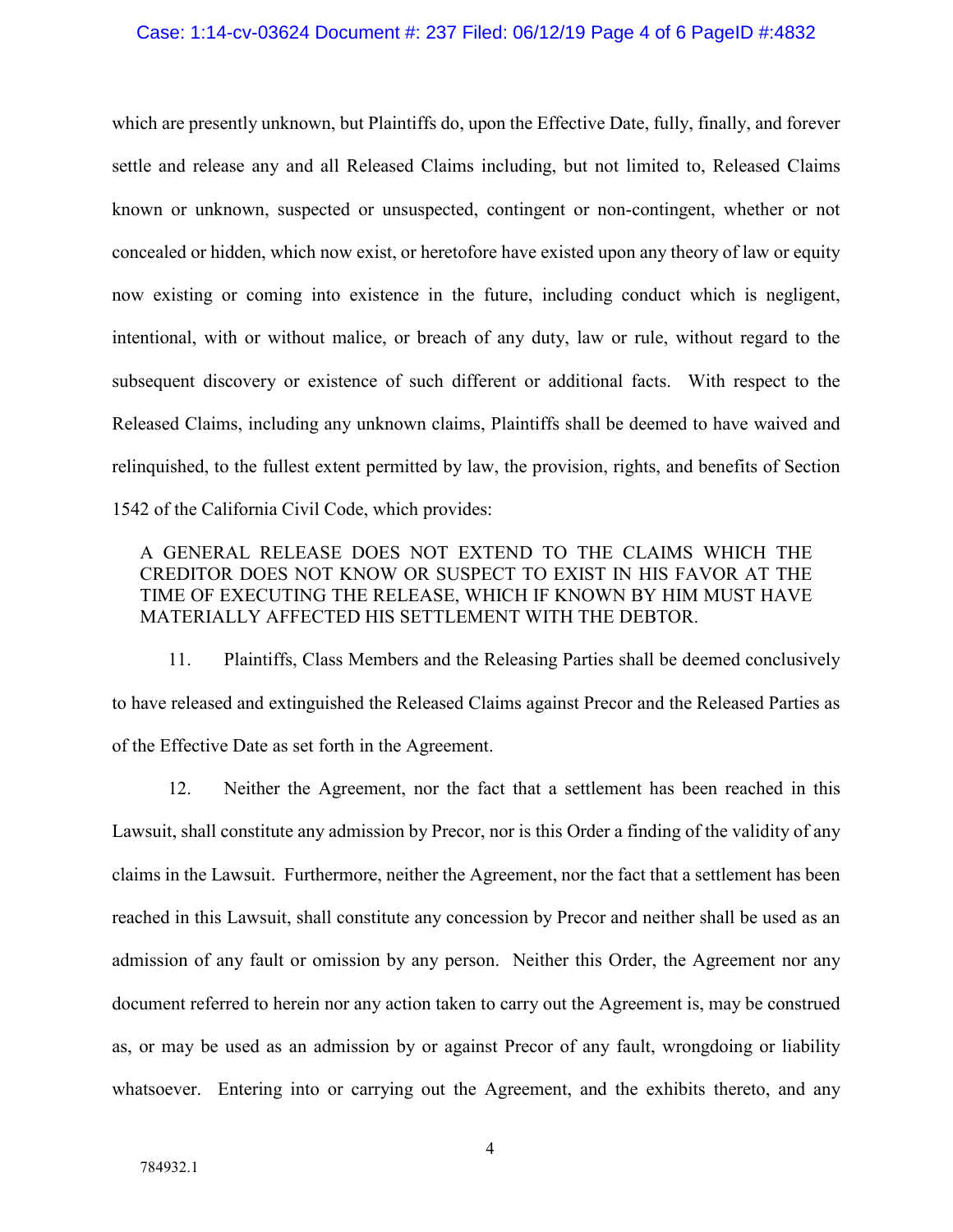#### Case: 1:14-cv-03624 Document #: 237 Filed: 06/12/19 Page 5 of 6 PageID #:4833

negotiations or proceeding related thereto shall not in any event be construed as, or deemed to be evidence of, an admission or concession with regard to the denials or defenses by Precor and shall not be offered in evidence by any party to the Agreement, or by any Class Member, in any action or proceeding against any party hereto in any court, administrative agency or other tribunal for any purpose whatsoever other than to enforce the provisions of this Order, the Agreement, or any related agreement or release; except that the Agreement and the exhibits may be filed in this Lawsuit or in any related litigation to enforce the Agreement, as evidence of the settlement, or in any subsequent action against or by Precor to support a defense of res judicata, collateral estoppel, release, or other theory of issue preclusion or similar defense.

13. Notice provided to Class Members pursuant to the Preliminary Class Settlement Approval Order constitutes the best notice practicable under the circumstances, including individual email and mail notice to all Class Members who could be identified through reasonable effort, including information provided by authorized third-party retailers of Precor. Said notice provided full and adequate notice of these proceedings and of the matter set forth therein, including the proposed Settlement set forth in the Agreement, to all persons entitled to such notice, and said notice fully satisfied the requirements of F.R.C.P. Rule 23 (e) and (h) and the requirements of due process under the United States and California Constitutions.

14. The seven (7) persons who have duly and timely requested exclusion from the Settlement Class, each of whom are identified in Attachment A, may not participate in any of the benefits of this Settlement, may now pursue only their own individual remedies, if any, and not any class actions, and, with respect to their own individual remedies only, shall not be bound by this Order and the Agreement. The terms and provisions of this Order and the Agreement shall bind all Class Members, except those identified in Attachment A.

5